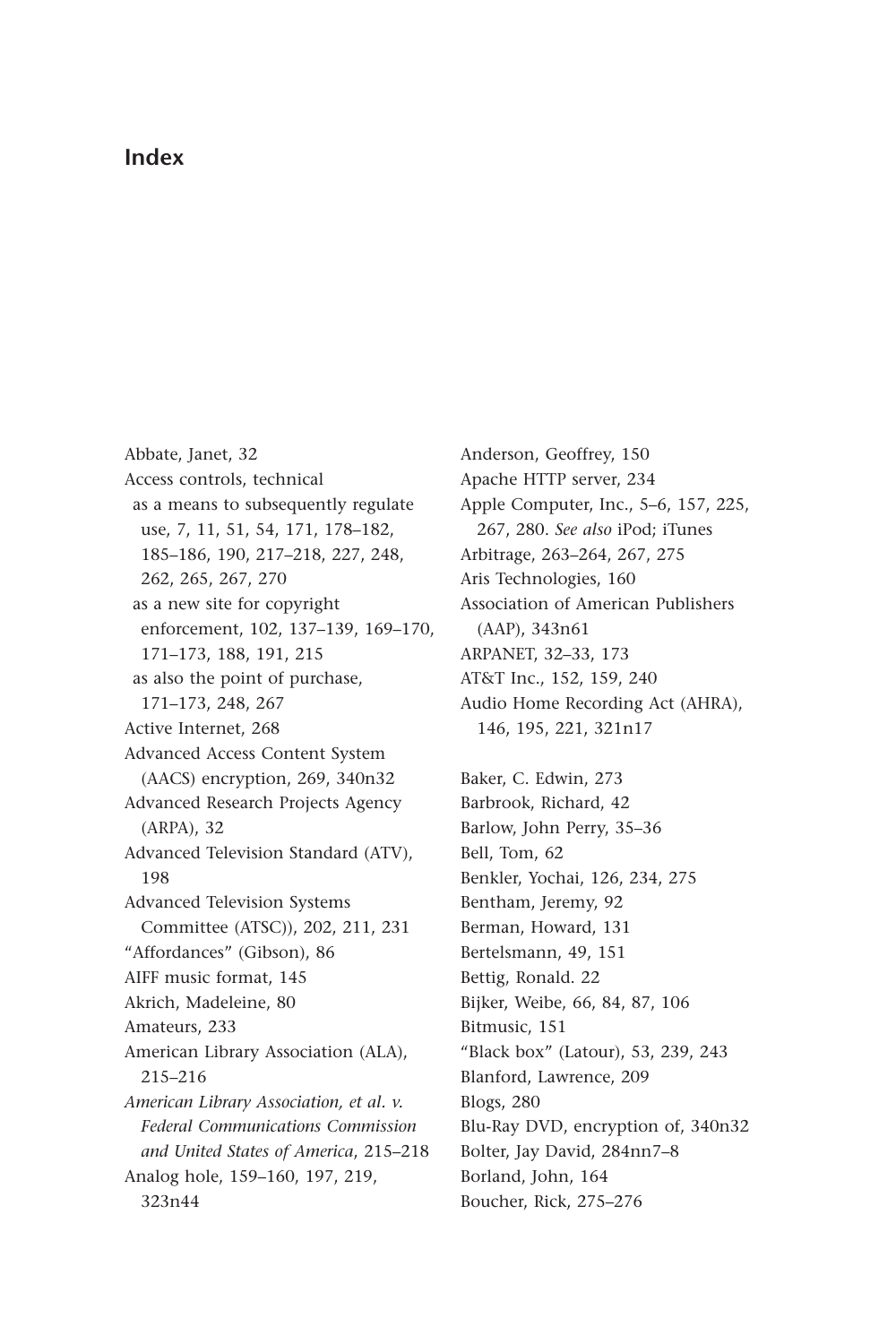Boyle, James, 28, 276 Broadcast flag, 201–219, 227, 230–231, 235–236, 241–242, 274 disagreement about, 205–210 and "downstream devices," 207–208, 211, 216 FCC mandate of, 210–214, 227, 230 origins of, 202–204 production of consensus around, 203–210 robustness rules in, 227, 230–231, 233, 235–236, 241–242 scope of, 206–207 and Table A, 208–211 Broadcast Protection Discussion Group (BPDG), 203–212, 217, 230, 233 BPDG Final Report, 203–205, 209–210, 212 Brown, Janelle, 157 Bruckman, Amy, 233 Bundling, 268 Burk, Dan, 329n56 Bush, George W., 256 Bush doctrine, 256 Carey, James, 3, 91 "Celestial jukebox" (Goldstein), 126, 267, 317n85 Center for Democracy and Technology (CDT), 220 Chiariglione, Leonardo, 41, 149–154, 158 Circumvention, 101–102 and the DMCA, 174–182 as a political act, 258 and robustness rules, 184–188, 223 Clinton-Gore administration, 36–39, 47, 108, 174 *CNet News*, 150 "Code" (Lessig), 54, 57–58, 92–94. *See also* Technology, as regulation Codec, 41, 294n64 Cohen, Julie, 28, 60

Commodification of culture, 11, 55–57, 244, 247–248, 270–272, 275–278, 287n21 Compliance rules, 227–230 Compression, 40, 294n64 Computer and Communications Industry Association (CCIA), 209 Concentration of ownership in entertainment industry, 31, 139, 199, 221 Congress, United States and copyright law, 22 and digital television, 198–205, 209, 212–213, 218 and the DMCA, 175–177, 189–190, 275–276 Congressional Budget Office, 271 Consortia, industry, 58, 140–144, 157. *See also* Standard-setting organizations (SSOs) and antitrust, 142–144 and intellectual property, 142 Constitution, United States, 22–24, 28, 57, 105, 177, 180, 187–188, 273, 283n5 Consumer Broadband and Digital Television Promotion Act (also Hollings Bill), 195–196, 242 Consumer Electronics Association (CEA), 197 Consumers, as configured in the debates about copyright. *See also* Users as a justification for stronger copyright protection, 109, 117, 123, 126–127, 130–131, 134 as opposed to citizens, 189 passive, as opposed to users, 126, 226–227, 241, 275, 277, 279–280 Content Generation Management System-Analog (CGMS-A), 197 Content Protection System Architecture (CSPA), 170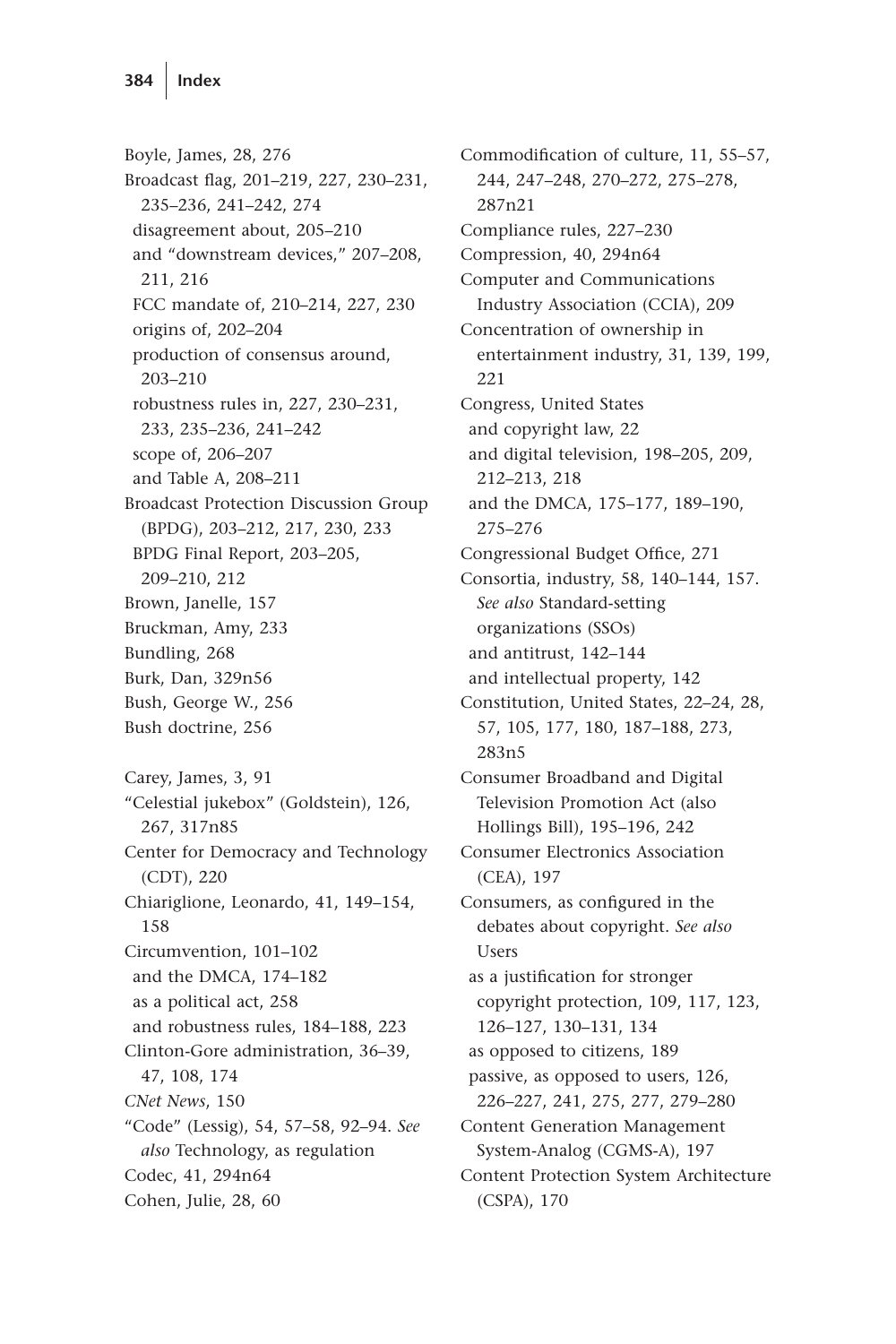Content Scramble System (CSS), 170–172, 175, 178, 181–182, 185–187, 227–230, 262, 265–266 DVD-CCA license that enforces, 181–182, 185–187, 227–230, 262–263 robustness rules in, 228–230 workings of, 170–172 Convergence, 211, 213, 221 Cooper, Geoff, 72 Copps, Michael, 211 Copyleft, 224 Copy Protection Technology Working Group (CPTWG), 141, 170, 175, 202–203 Copyright, 5–9, 21–31, 34–40, 137, 183–184, 288n3 as a balance of public and private interests, 21–22, 27–31, 38, 53, 63, 105, 180, 183–184, 187–189, 191, 225, 244, 257, 260, 283n5 and the "capable of substantial noninfringing uses" standard, 48–50 and the commodification of culture, 5, 12, 25, 47, 325n17 and contract, 182–185 and contributory and vicarious infringement, 48–49, 327n30 constitutional mandate of, 22–24, 57, 105, 177, 188, 191, 273, 278, 283n5, 289n10 and the "copyright wars," 5–7, 40, 280 "death" of, predicted, 5, 35–36 and democracy, 24, 28, 57, 273, 276–278 and digital rights management (*see* Digital rights management [DRM]) and the economics of information, 25–28 and fair use (*see* Fair use) history of, 11–12, 22–24, 57, 177 incentive logic, 22–23, 38, 134

and the inducement of infringement, 49–50 and the Internet, 5–9, 11, 31, 34–40, 105, 174 for a limited duration, 28, 276, 290n19 limits built into, 28–29, 63, 274, 278 as a monopoly, 27–28, 38, 274 as a natural right, 22 and the preemption doctrine, 184–185 principles of, 21–29, 57, 137, 273 "to promote progress in science and the useful arts," 22, 24, 27, 289n10 and the property metaphor, 24–28, 30, 35 and the public domain, 28, 47, 276 as a reward for authors, 23–24 and the rhetoric of authorship, 22–24, 116, 134, 314n35 and a shift from use to access, 6, 54, 170–171, 173, 177–180, 188, 217 and technical solutions, 6–12, 21–22, 50–63, 92–95, 105–107, 137–139, 167–168 (*see also* Digital rights management [DRM]) as a "technology neutral" rule, 177 utilitarian aims of, 22, 105, 273 Copyright Act of 1790, 290n19 Copyright Act of 1909, 290n19 Copyright Act of 1976, 30, 173, 290n19 Copyright Term Extension Act (CTEA), 290n19 Coral Consortium, 154 Court of Appeals, District of Columbia, 202 Court of Appeals, Ninth Circuit, 6 Crawford, Susan, 219, 235 Creative Commons, 132, 224, 280 "Creative destruction" (Schumpeter), 105 Crichter, Chas, 130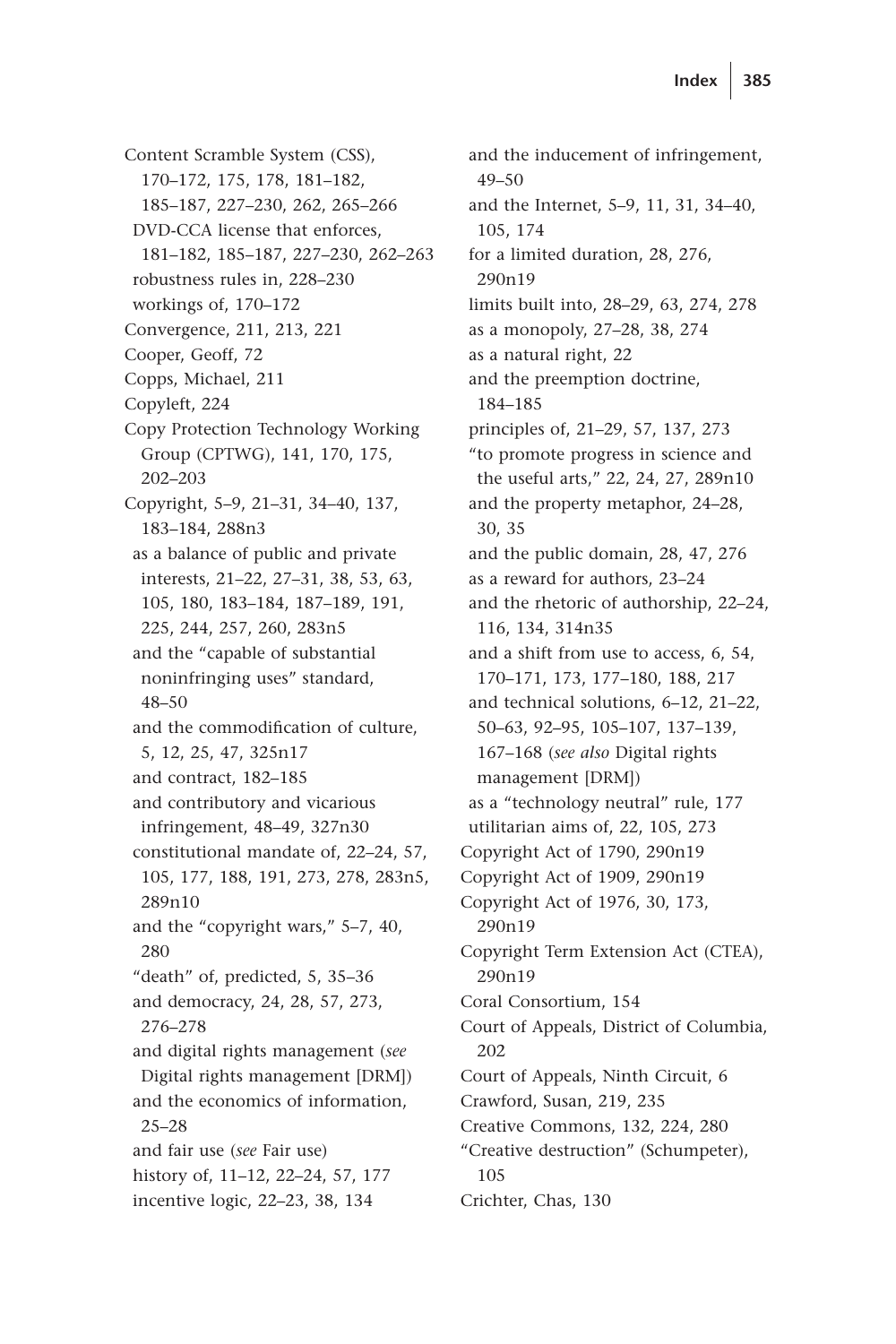Cryptanalysis. *See* Encryption, and code-breaking Cryptography. *See* Encryption Cultural policy, 10, 286n21 "Darknet" (Biddle et al.), 225 DeCSS, 172–173, 178–181, 185–187, 228, 230, 243, 325n16 Department of Defense (DoD), 32, 36 Demodulation, of digital television signals, 203–204 Diamond Multimedia, 42, 145–146, 150, 157, 321n18 Dick, Philip K., 255–256 "Minority Report," 255 Digital Audio Tape (DAT), 195, 221, 321n17 Digital culture, 6, 10–13, 31, 244, 277–281 participation in, 10–11, 280 Digital Future Coalition (DFC), 176 Digital Millennium Copyright Act (DMCA), 168, 173–190, 193, 228, 236, 262, 265, 274–276 as backing for private licenses, 185–188, 191, 265 constitutionality of, 173, 178–180, 187 exceptions to, 173, 275 and fair use, 176, 178–180, 185–187, 328n38 history of, 174–177, 189–190 as "paracopyright," 177 and its prohibition on circumvention for access, 168, 178–179, 181, 184 and its prohibition on circumvention tools, 168, 176, 179, 181 two-dimensional structure of, 179–181 Digital Music Access technology (DMAT), 152 Digital rights management (DRM), 50–63, 79, 99–102, 137–139,

170–171, 193–198, 223–231, 247–261, 270, 278–281, 297n87 and the "analog hole," 159–160 as an access rule, 137–139, 177–178 arrangements necessary for, 106–109, 139, 168–169, 193–195, 226–229, 254, 279–280 and commerce, 248, 262–270, 274, 278–280 as "curb-high," 51, 225, 231, 298n90 debate about, 223–225, 243, 254, 279–281 and fair use, 57–63, 178–180 implications of, 55–63, 74, 178–180, 219–221, 225–227, 234–236, 241–242, 247–248, 257–263, 270–274 inflexibility of, 60–61 justification for, 106–109, 127–128, 130 as "leakproof," 159, 204, 225, 231 limitations of, 160–161, 228, 254, 258 as part of a heterogeneous strategy, 99–102, 187–188, 213 as a political accomplishment, 139, 145, 193–194, 201–202 as a preemptive rule, 256–261 and privacy, 268–273 in proprietary formats, 146, 149, 154, 158–159, 164 providers of, 151, 205, 221, 268, 272, 279 as a regulation on manufacturers not users, 167–168, 171–172, 185, 227, 262–263 robustness rules (*see* Robustness rules) and state authority, 193–198, 201, 214 uses other than entertainment media for, 56 workings of, 51–54, 297n87 Digital television (DTV), 197–201 regulation of (*see* Broadcast flag) transition to, 197–201, 203 technical advantages of, 198–199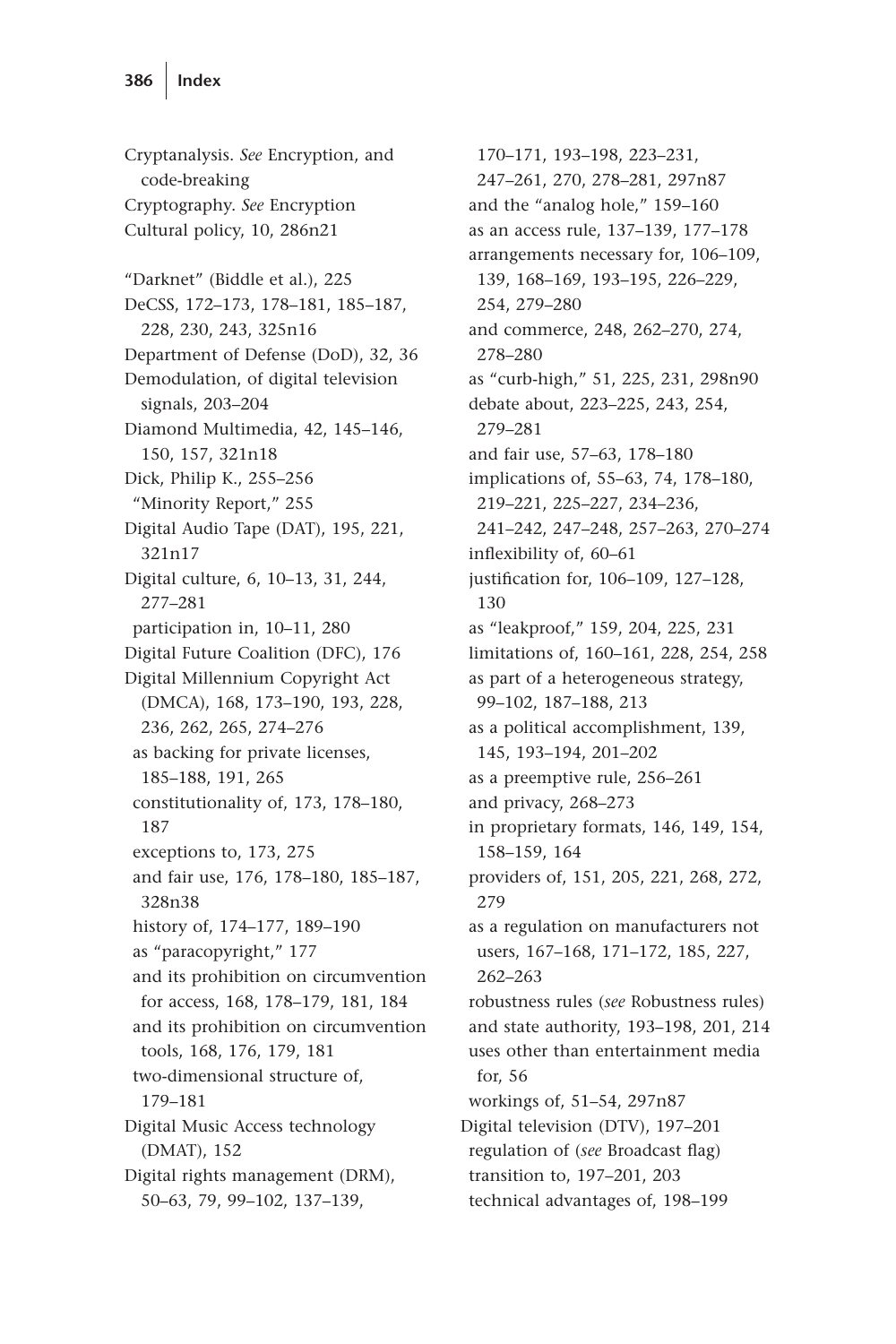Digital Transition Content Security Act (DTCSA), 197 Digital Transmission Licensing Administrator (DTLA), 202, 206 DIVX, 269 "Domestication" (Silverstone), 85 "Double articulation" (Silverstone), 80 Down-rezzing, 196 Dr. Dre, 47 Duguid, Paul, 2, 34 DVD, development of, 169–172 DVD Copy Control Association (DVD-CCA), 181–182, 325n16 DVD Forum, 141, 145 Dyer, Richard, 73, 75 Dyson, Esther, 35

Economics of information, 25–28 economy of scale, 26–27, 273 network effects, 140 , 273 nonexcludable goods, 25–26 nonrivalrous goods, 25–26 public goods, 25, 28, 23 Economy of scale, 26–27, 273 Eglash, Ron, 243 "Electronic civil disobedience" (Corley), 258 Electronic Frontier Foundation (EFF), 152, 162, 205–206, 209, 220, 233, 235–236 EMI Records, 151 Encryption, 51–53, 171, 247–255, 337n1 battle paradigm of, 254–255 and code-breaking, 250–251, 254 commercial uses of, 56, 249, 251, 253, 257 and computers, 251 in e-commerce, 251–252 history of, 248–252, 337n1 individual uses of, 251–253 as leverage into licensing arrangements, 101–102, 167–168,

181–182, 187–188, 207–208, 262, 265 military uses of, 249, 251 and new technologies, 249 principles of, 247, 252–254 public key cryptography, 252–253 techniques of, 248–250, 252–253 Engeström, Yrjö, 335n30 European Telecommunications Standards Institute (ETSI), 58 Fair use, 29–30, 59–63, 169, 178, 157, 271 and access controls, 179–180, 186, 217 ambiguity in, 59–62, 257 and the costs of clearing copyright, 29–30, 61 and criticism, 29, 59–60 and democracy, 29 and digital rights management, 59–63, 169, 178–180, 184–185, 217, 241, 261, 275, 300n122 and education, 29–30, 59, 179 vs. "fared use," 62, 271 four factors, 29, 59, 290n24 and freedom of expression, 29–30, 63 and journalism, 29, 59 for "passive uses" (Patry), 29, 62 and permission, 29–30, 62 for "productive uses" (Patry), 29, 62 purpose of, 29–30, 178 and technological innovation, 30, 60 Fanning, Shawn, 43 "Fared use" (Bell), 62, 271 Fear as political tactic, 118–120, 124, 130. *See also* Moral panics Federal Communications Commission (FCC), 196–206, 208, 210–218, 230–231, 233, 240, 242, 274 and the broadcast flag, 196–206, 208, 210–218 industry capture of, 199, 212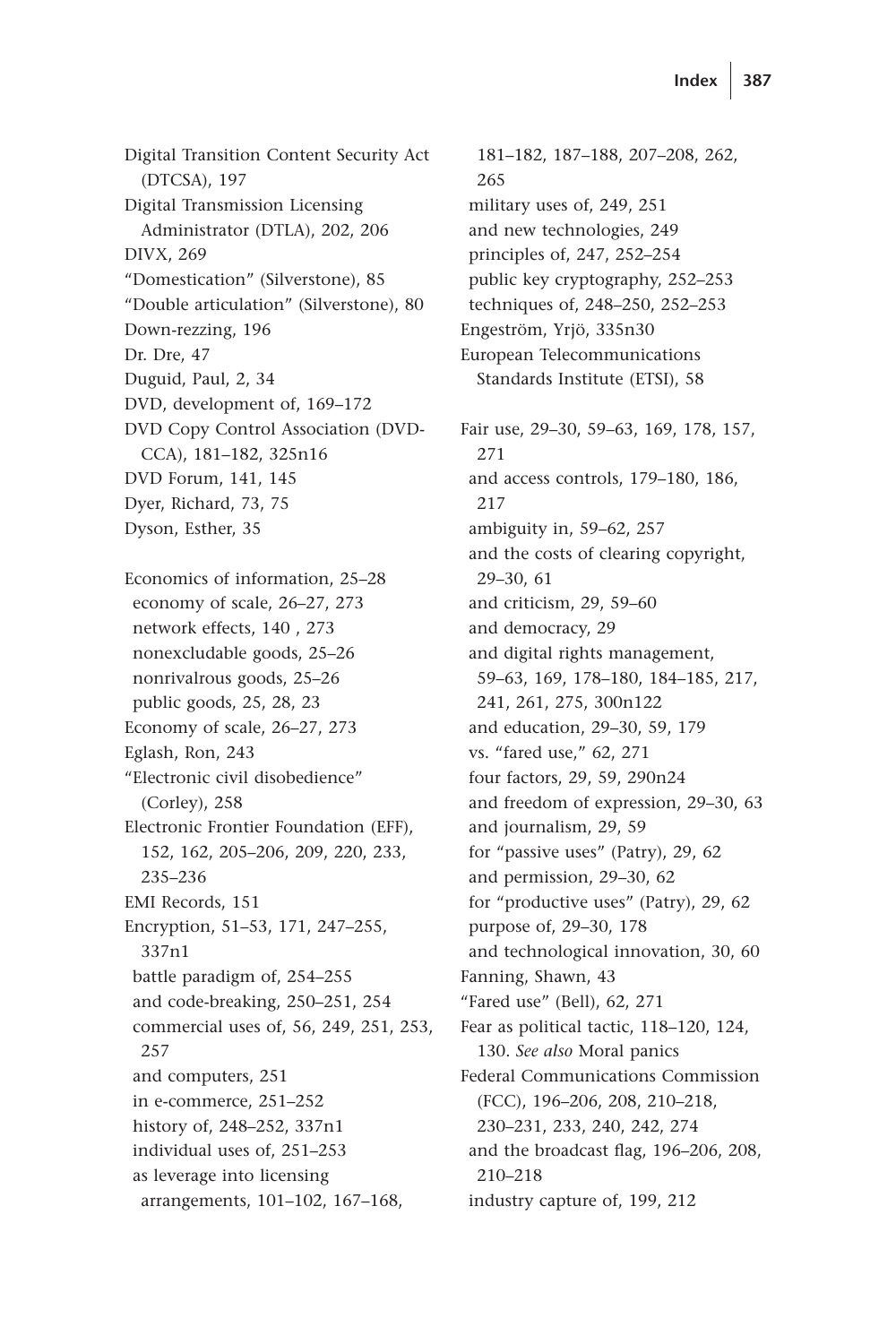Federal Communications Commission (FCC) (cont.) and jurisdiction over copyright, 212, 216 and jurisdiction over technologies, 202, 212–216 "public interest" obligations of, 200–201 as self-appointed arbitrator of DTV encryption technologies, 211–212 spectrum giveaway by, 199, 210 Felten, Edward, 60, 153, 162 File-trading, 43, 47, 49–50, 108–112, 114, 117–118, 120–125, 132–133, 200, 223 characterized as "sharing," 132–133 characterized as "theft," 106, 111, 114, 118, 125 demonization of, 120–125, 129 economic impact of, 50, 118 popularity of, 109, 120, 163 File Transfer Protocol (FTP), 296n79 First Amendment, 28, 63, 261, 278. *See also* Freedom of expression Fisher, William, 22 5C (also Five Companies), 202–212, 219, 230 *Folsom v. Marsh*, 290n24 Foucault, Michel, 92, 144 Fox Broadcasting, 202, 205, 209, 212 "Framing" (Gitlin), 134 Free Culture, 132, 280, 333n1 Freedom of expression, 10, 28–30, 63, 144, 261, 273, 278 Freedom of speech. *See* Freedom of expression "Freedom to tinker" (Felten), 244 Friedman, Batya, 72 Friedman, George, 52–53 Full Federal Court, Australia, 266 Giddens, Anthony, 226 Gieryn, Tom, 78, 88–89, 94, 243

Gift economy, 34, 133 Gilder, George, 68 Gillespie, Gareth, 244 Ginsburg, Jane, 171, 283n5 Gitlin, Todd, 134 GNU General Public License (GPL), 224 Gnutella, 46, 123 Google, Inc., 280–281, 343n61 Gore, Albert, 36 Grint, Keith, 85 Grokster, 49–50, 123 Gross, Robin, 276 Grusin, Richard, 284n7–8 Hackers in an arms race with DRM, 159, 175, 234, 258 and CSS encryption, 172, 187 discursive construction of, 126, 132, 232–233, 306n48 and hacker culture, 224 and the Hack SDMI Challenge, 151–153, 163 and robustness rules, 224–225, 228–230 Haddon, Leslie, 84 Hafner, Katie, 32 Halbert, Debora, 106, 116, 132, 313n30, 325n17 Harvey, David, 31 Hawkins, Richard, 143 HD-DVD, encryption of, 269 HDTV, emergence of, 198 "Heterogeneous engineering" (Law), 97–99, 102, 106, 157, 280 Hewlett-Packard Company, 154, 265 Hitachi, Ltd., 202 Hollings Bill. *See* Consumer Broadband and Digital Television Promotion Act Home Recording Rights Coalition

(HRRC), 176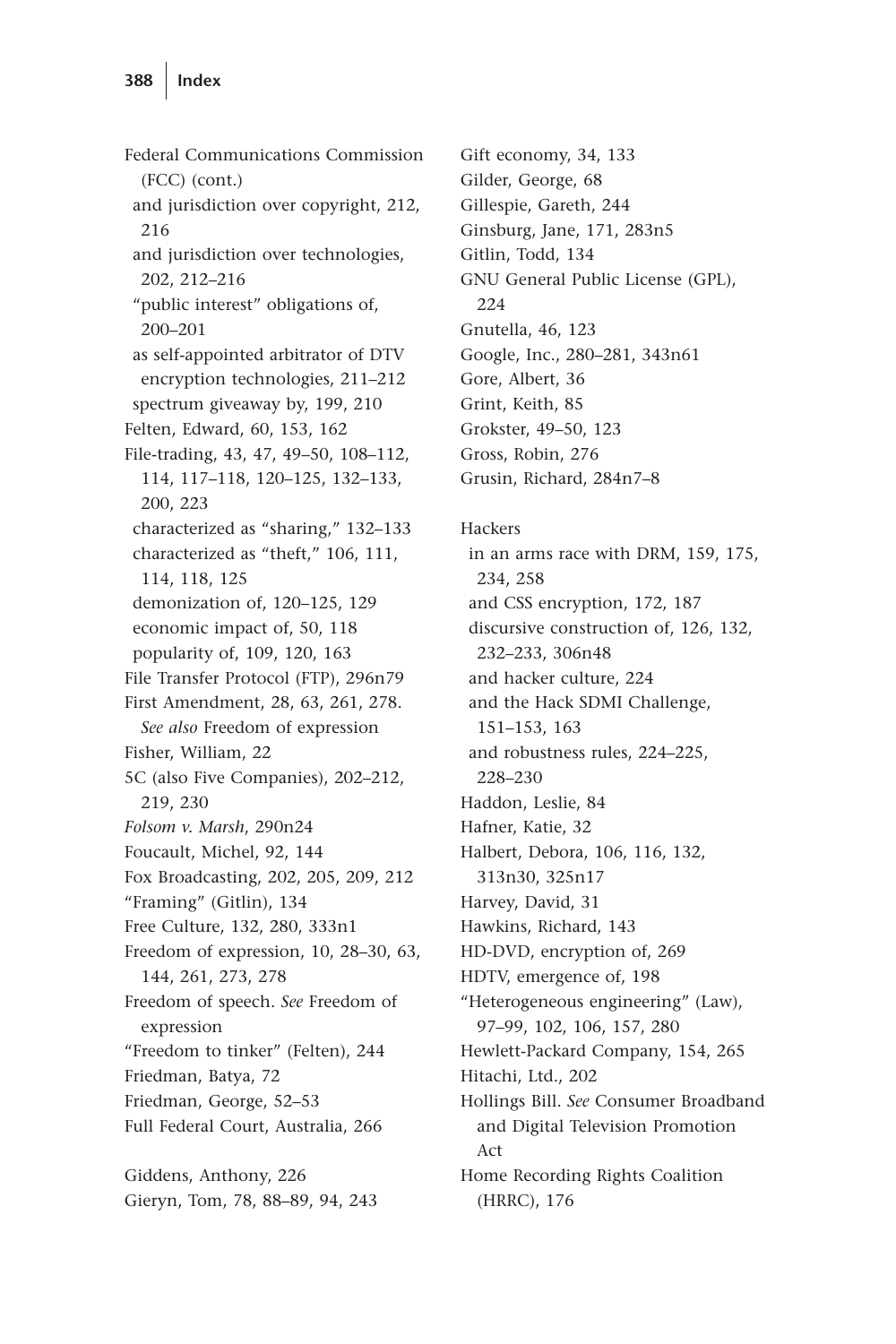House of Representatives, United States, 124, 132, 175, 189. *See also* Congress, United States Committee on Commerce, 176–177, 190, 327n33 Committee on Energy and Commerce, Subcommittee on Telecommunications and the Internet, 209 Hughes, Thomas, 97 Hunt, Arnold, 119 Hush-a-Phone, 240 "Individual coding," 267–274 Inducing Infringements of Copyright Act, 50 Information revolution, 6, 12, 36, 45, 113, 118, 134 "Information wants to be free" (Brand), 34 InfraWorks Corporation, 52–53 "Inscription" (Latour), 81–82 Intel Corporation, 202 Intellectual property. *See* Copyright Interface metaphors, 79, 81, 284n7 International Organization for Standardization (ISO), 41, 58 International Telecommunications Union (ITU), 141 Internet, 4–6, 31–40, 107, 113, 116–117 and the changing patterns of cultural distribution, 31, 35–40, 42–48, 107, 170, 218, 267–269, 273–274, 277, 325n17 decentralized architecture of, 44–46, 295n79 and democracy, 10, 277 as designed for distance computing, 32–33, 40 as designed for distributed communication, 32–33, 40 as a "frontier," 113, 130, 241

history of, 32–35, 40, 295n78 hype surrounding, 4, 31, 34–37, 45, 113, 278 as a marketplace, 37–39, 47, 116, 126–127, 277 and music, pre-Napster, 41–42 and personal information, 268–273 as a promise and a threat, 4–5, 45, 68, 108–109, 113, 116, 121, 132 as a sociotechnical system, 75 as a surveillance mechanism, 66, 128, 184, 248, 267 Internet Engineering Task Force (IETF), 58, 141 Internet protocols, 33, 94 Internet Relay Chat (IRC), 41, 296n79, 324n7 Internet Service Providers (ISPs), 43, 176 Internet Society, 58 Interoperability, 140, 154 "Interpretive flexibility" (Pinch and Bijker), 85, 106 Interstate Commerce Act of 1887, 273 InTether, 53 Intertrust Technologies Corp., 151, 154, 272 IP Justice, 276 iPod, 154, 156–157. *See also* Apple iTunes, 6, 54, 56, 156, 183, 225, 267, 340n26. *See also* Apple Jackson, Matt, 22, 277 Jaszi, Peter, 314n35 Joerges, Bernward, 72, 96 Johansen, Jon, 172–173, 230 Johns, Adrian, 144, 289n16, 301n3

Kaplan, Judge Lewis, 186 Katz, Michael, 140 Kazaa, 49, 123 Kitsuse, John, 119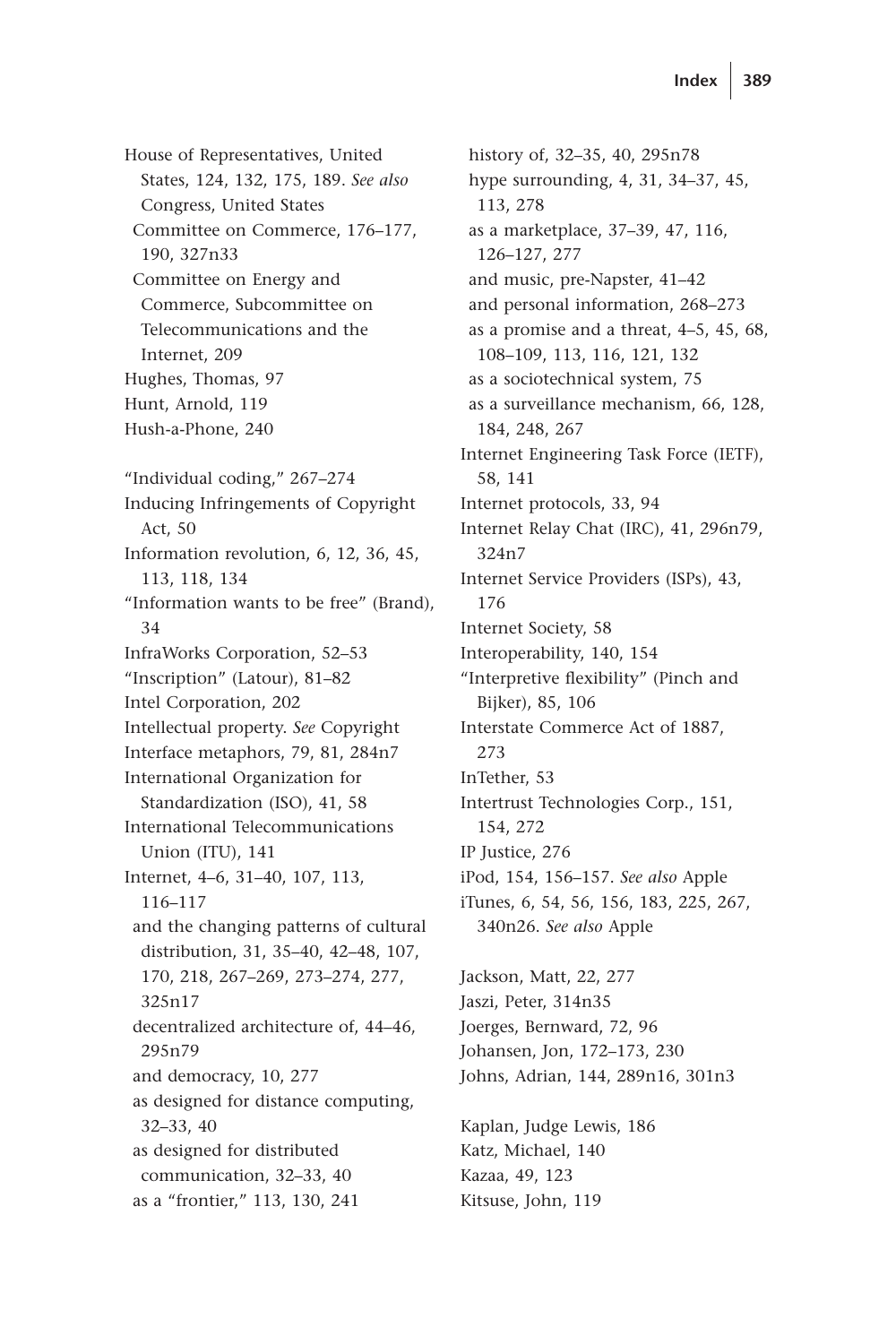Kline, Ron, 238, 240 Kling, Rob, 2 Labriola, Don, 324n7 Lacy, Jack, 150, 154 Latour, Bruno, 53, 66, 70, 76–78, 87, 89, 171 Law, John, 66, 82, 97–100 Lehman, Bruce, 37, 174–175 Lemley, Mark, 183 Lessig, Lawrence, 5, 26, 44, 54, 57–58, 61, 65–66, 92, 95, 184, 188–189, 299n110 *The Future of Ideas*, 184 Libraries, public, 276 Library of Congress, 275–276 Licensing governing hardware design, 100–102, 181–185, 207–208, 229–231 governing the use of content, 61–63 Lievrouw, Leah, 69 Linux OS, 185–186, 234 Litman, Jessica, 57, 114, 174, 176, 189, 221, 313n27 Lyon, Matthew, 32 Mackay, Hugh, 243 McLuhan, Marshall, 302n9

McRobbie, Angela, 120 Macrovision, 170–171, 180 Mann, Charles, 159, 318n85 Manovich, Lev, 284n7 Marvin, Carolyn, 1, 11, 284n11 Marx, Leo, 283n6 Mashups, 224, 280 Masters of Reverse Engineering (MoRE), 172 Matsushita Electric Industrial Co., Ltd., 154, 170, 202 Mediation, 87–91, 307n57 Merges, Robert, 144 Metallica, 5, 47

*Metro-Goldwyn Mayer Studios, Inc. v. Grokster, Ltd.,* 49–50 Micropayments, 55, 62, 269, 276 Microsoft, 58, 151, 269, 274–275, 299n110. *See also* Windows Media DRM; Windows Media Player MIT Press, 27, 183 Mod chips, 266 Moral panics, 119–121, 130. *See also* Fear as political tactic Morpheus, 49, 123 "Morselization" (Nunberg), 55–56 Mosco, Vincent, 56, 272, 276 Moses, Robert, 72, 74, 78 Motion Picture Association of America (MPAA), 108, 110–112, 114, 126, 128, 131, 145, 173, 196, 206–213, 216–219, 230–231, 236, 242 Moving Pictures Expert Group (MPEG), 41, 149 MP3.com, 41–43, 151 MP3 music format, 41–43, 58, 145–147, 155, 294n64 MP3 players, 149–150 Mukerji, Chandra, 96, 194 MusicNet, 151, 340n26 Napster, 5–7, 42–50, 107–108, 133, 155–157, 296n80 decision against, 6–7, 48–50, 94, 114, 120 design of, 43–46, 48 lawsuit against, 6–7, 43, 47–50, 115, 123

popularity of, 107, 155

Napster 2.0, 6, 54, 56, 268

National Information Infrastructure (NII), 36–40, 108, 293n52 National Information Infrastructure Copyright Act, 175

National Information Infrastructure Task Force, Working Group on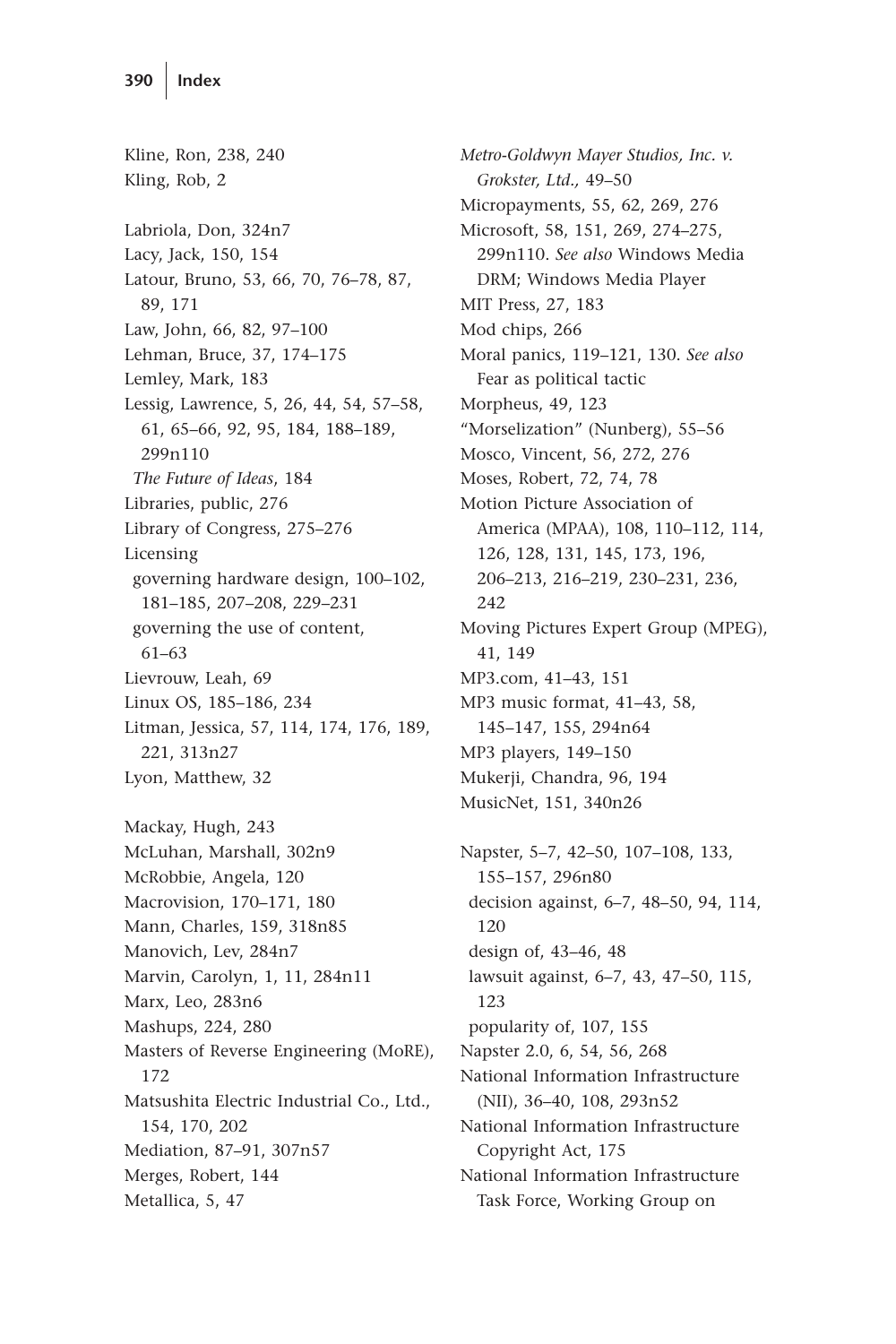Intellectual Property, 37–38, 174–175, 325n17 Green Paper, 37 White Paper, 37, 39, 132, 174–176 National Institute of Standards and Technology (NIST), 141 National Research Council, "The Digital Dilemma" (2000), 40 National Rifle Association (NRA), 69 National Science Foundation, 36 Negroponte, Nicholas, 35 Netizens, 33–36, 38–40 Newman, Judge Jon, 180 News Corporation, 202 Nimmer, David, 177 Nimmer, Melville, 289n10 Nissenbaum, Helen, 72, 131, 339n25 No Electronic Theft Act of 1997 (NET Act), 43, 295n74 Nonexcludable, information as, 25–26 Nonrivalrous, information as, 25–26 Nunberg, Geoffrey, 55–56 Office of Technology Assessment, 132, 325n17 One-time pad, 250 Open Copy Protection System, 209 Open source software design, 163, 233–236, 335n23 and innovation, 233–236, 242 principles of, 233–235 Orlikowski, Wanda, 226 Oudshoorn, Nelly, 242 Packet-switching, 32 Panasonic. *See* Matsushita Electric Industrial Co., Ltd. Panopticon, 92 Paracopyright, 177. *See also* Digital Millennium Copyright Act (DMCA) Parsons, Richard, 50, 108

Patel, Judge Marilyn, 48

Patry, William, 29, 291n24 "Pay-per-view society" (Mosco), 56, 189, 275–276, 280 Peer-to-peer networks (P2P), 5–6, 42–50, 107–114, 120–125, 129–134, 155–157, 200, 223, 296n80 architecture of, 44–47, 49, 295n79 as a danger to society, 109–114, 123–126, 130 as a political movement, 45–47, 107, 132–133, 156, 159, 224, 280, 333n1 politics of, 43–48, 260 popularity of, 107, 163 P2P Piracy Prevention Act, 131 Pfaffenberger, Bryan, 88–89, 106 Philips Electronics, 154, 208–209, 211 Pinch, Trevor, 66, 84, 87, 238, 240, 242 Piracy, 5–6, 38–42, 57, 108–117, 120–134, 289n16, 313n30 and broadband penetration, 115, 118 connotations of, 114–115 as a disease, 122, 125, 131 framing of, 108, 134 implications for American national interests, 113, 117–118 implications for artists, 112, 116, 118, 129–131 implications for filmmakers, 116–118, 131–132 implications for Internet, 116–118, 130 implications for manufacturers, 112, 117, 129 as an invasion, 122, 125 as justification for technical copy protection measures, 5, 19, 57, 101, 174, 200, 205, 221, 247, 262, 265–266, 275 as a moral threat, 5–6, 9, 108, 111–115, 120–122, 125–127, 130, 132, 134 multiple responses to, 128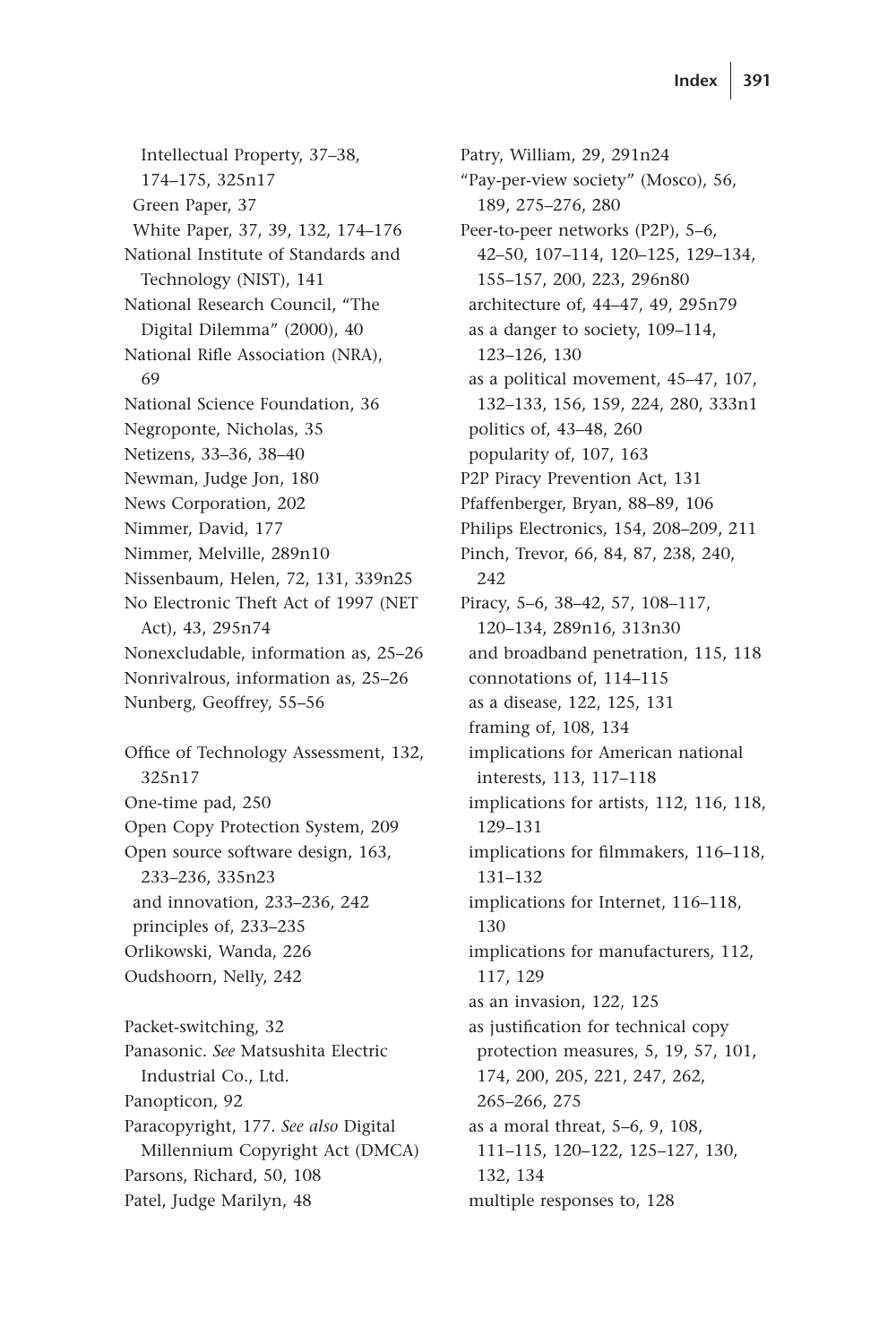Piracy (cont.) and organized crime, 124 and pornography, 123, 125–126, 130 and terrorism, 124–126, 130 Piracy Deterrence and Education Act, 324n10 Plug-and-play, 196 Political mobilization, 67, 138–139, 155–158, 161, 163–164, 167–169, 198 through encryption and contract, 167–169, 173, 187–191 through shared sense of purpose, 157–158, 163–164, 167 through state-sponsored obligation, 193–198 Pornography online, 4, 107, 109, 119, 123–126 and peer-to-peer networks, 123–126 Preemption, as a legal strategy, 8, 255–262 appeal of, 256–257 problems with, 258–261 Pressplay, 54, 151, 340n26 Price discrimination, 55, 263–265, 267–276, 340n26 Prior restraint, 261 Privacy, 4, 253, 268–272, 296n80, 339n25 *ProCD Inc. v. Zeidenberg*, 328n50 Public broadcasting, 276 Public interest in broadcasting, 199–200, 218–220 in copyright, 17, 57–58, 63, 189–191, 210 Public key cryptography, 252–253. *See also* Encryption, public key cryptography Public Knowledge (PK), 220 "Radical discontinuity" (Carey and Quirk), 2, 4

RAND Corporation, 32 RealNetworks, Inc., 172, 230 Xing DVD Player, 172, 325n16 *RealNetworks, Inc. v. Streambox, Inc.*, 329n56 Recording Industry Association of America (RIAA), 7, 42, 45–47, 49, 108, 115, 133 145–147, 152–153, 155, 158, 221, 242, 321n17 Redistribution control descriptor, 202. *See also* Broadcast flag "Regime of alignment," 100–103, 128, 139, 155, 163, 169, 198, 213, 216, 262, 265, 279–281 Regional coding, 262–266, 268, 270, 279, 338n10–11, 340n26 possible future of, 267–274 Regional Code Enhancement (RCE), 266 Reidenberg, Joel, 58 "Remediation" (Bolter and Grusin), 284n7 Remix culture, 280 Revolution, rhetoric of. *See* Information revolution Rhapsody, 54, 151 Robin, Corey, 118–119, 125 *Fear: The History of a Political Idea*, 118 Robustness rules, 228–238, 240–242, 244 implications for amateurs, 233 implications for innovation, 234, 244 implications for manufacturers, 232 implications for user agency, 236–242 and open source, 233–236 scope of, 230–231 Rootkit, 154 Rose, Mark, 102

*Salon*, 152, 157 Samsung Electronics, 154 Samuelson, Pamela, 106 Schneier, Bruce, 159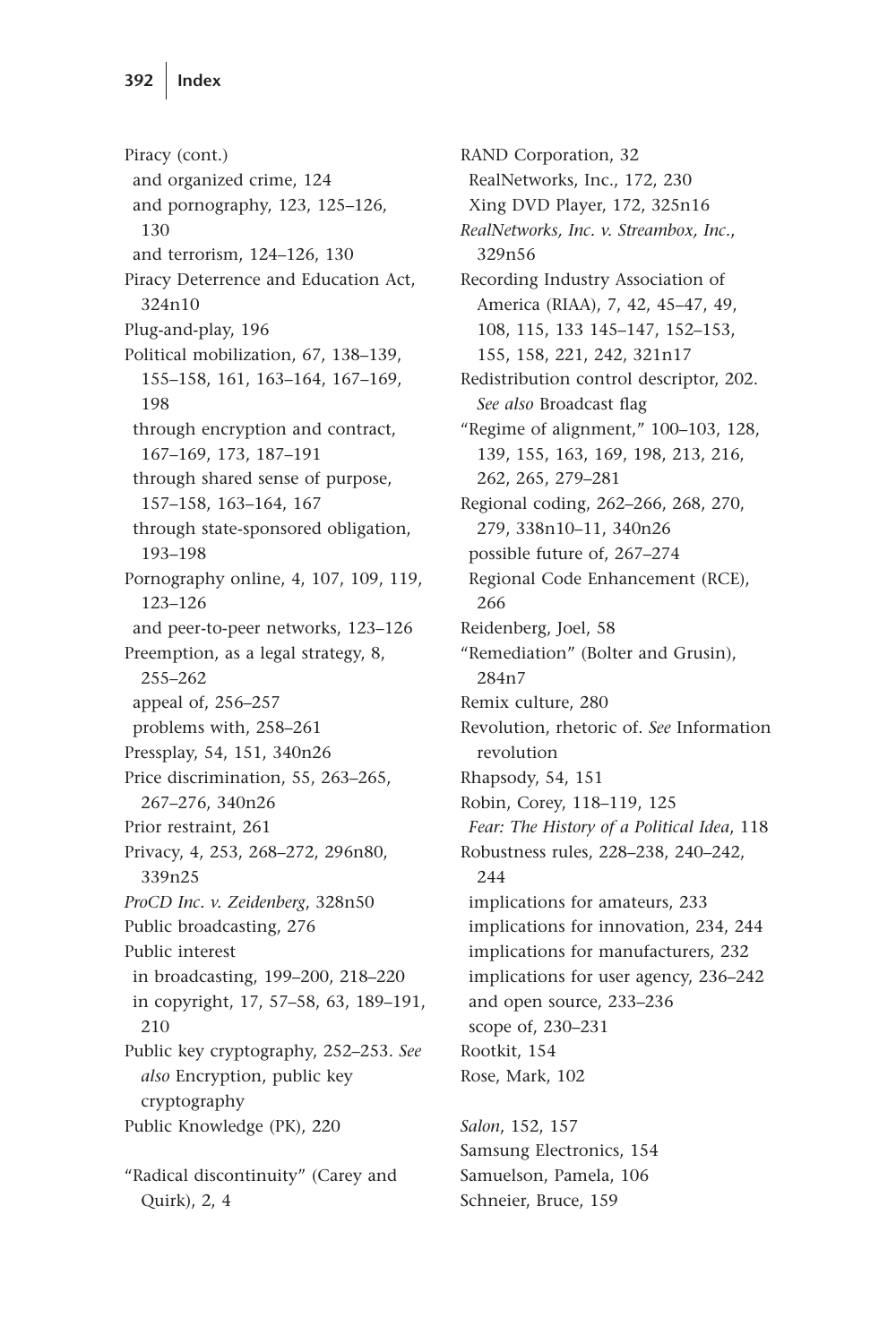"Scripts" (Akrich), 80, 84 "Seamless web" (Hughes), 97, 101 Search engines, 43, 73 Section 107. *See* Fair use Secure Digital Music Initiative (SDMI), 141–164, 231–232 death of, 150–154 and the "HackSDMI" challenge, 151–153, 160–162 and internal disagreement, 149–151, 153, 157–159, 162 origins of, 144–150 Phase I specifications, 147, 149–150, 154, 156, 158, 231 Phase II specifications, 148–151, 158, 160 Portable Device Working Group, 150, 154 robustness rules in, 231–232 technical details, 147–148 voluntary participation in, 145, 147–148, 150, 157, 163–164 why it failed, 155–164 Security Systems Standards and Certification Act (SSSCA), 196. *See also* Consumer Broadband and Digital Television Promotion Act (also Hollings Bill) Selectable output control, 196 Senate, United States, 50, 116, 123–124, 175, 218. *See also* Congress, United States Commerce Committee, 218 September 11, 96, 122 Serial Copy Management System (SCMS), 321n17 Shapiro, Carl, 140 Sherman, Cary, 146–147, 150 Shrinkwrap licenses, 58, 177, 183–185 Silverstone, Roger, 79, 82, 84, 91 Smart contracts, 272. *See also* Shrinkwrap licenses Social engineering, 1, 6

"Sociotechnical ensemble" (Bijker), 95, 100, 102 Sociotechnical system, 67, 70, 74–75, 100, 155 *Sony Corp. of America vs. Universal City Studios, Inc.*, 30, 48–49, 169, 186, 330n12 Sony Corporation, 48, 150–151, 154, 202, 265–266, 321n17 Playstation, 265–266 Vaio Music Clip, 150, 156 Speed bump, 70, 75, 77–78, 80, 83, 85–86, 90, 92, 94–96, 98–99, 102 Spektor, Malcolm, 119 Standage, Tom, 296n79 Standards, 58, 140–144 as collusion, 142–143 as market constraints, 263 and network effects, 140, 263 as neutral, 142–143 politics of, 58, 143 Standard-setting organizations (SSOs), 58, 140–144, 162, 263 importance of, 58, 141 and industry capture, 141, 144 and the public interest, 144 slow pace of, 141 Stefik, Mark, 58, 101, 298n91 Stenography, 249. *See also* Encryption, history of Sterne, Jonathan, 42 Story, Justice Joseph, 290n24 Streeter, Thomas, 12, 85 "Structuration" (Giddens), 226 "Structures of participation" (Karaganis and Jeremijenko), 11, 243 Sullivan, Kathleen, 179 "Supersession" (Duguid), 2 Supreme Court, California, 325n16 Supreme Court, U.S., 49, 63

Technical copy protection. *See* Digital rights management (DRM)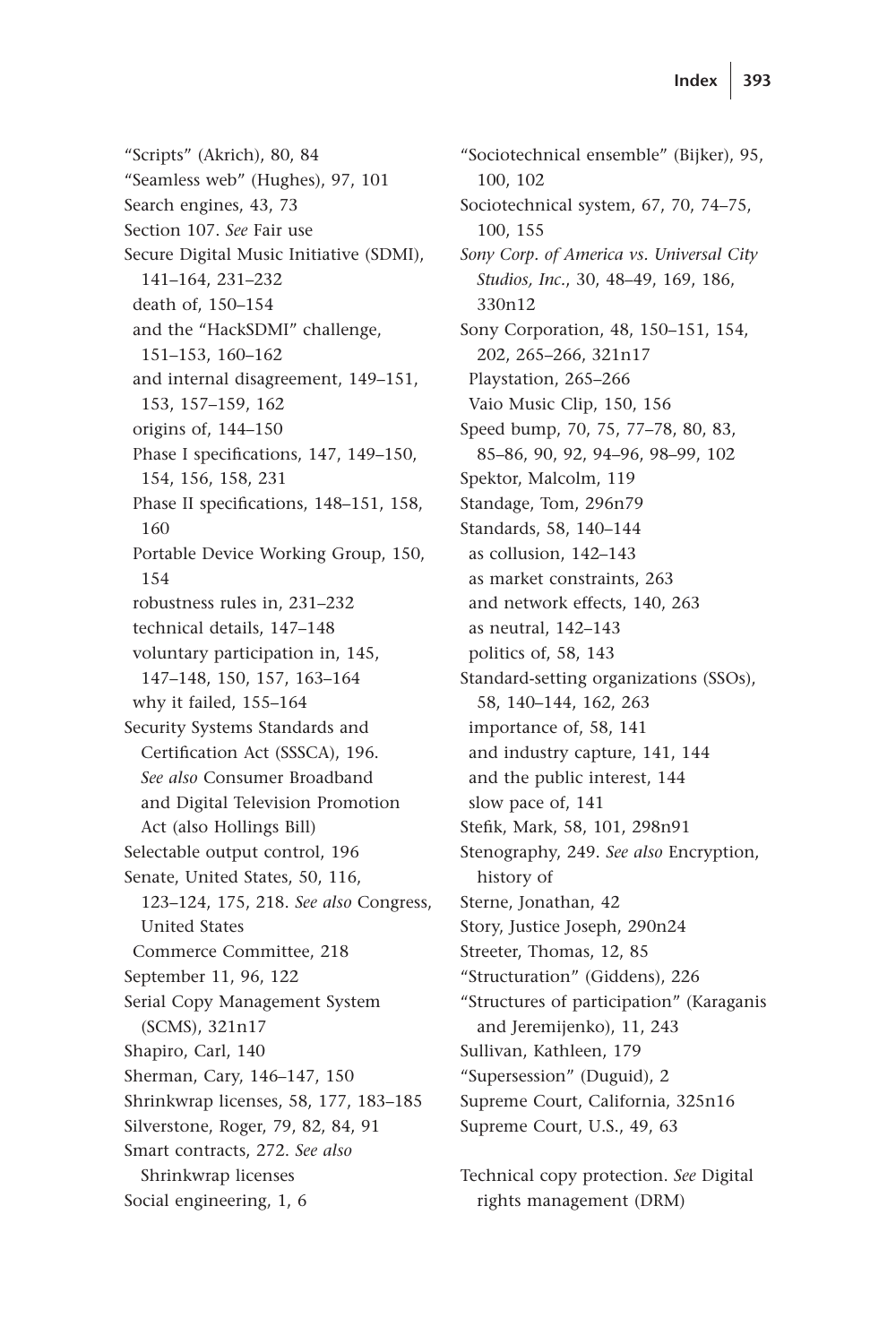Technological determinism, 2, 67–69, 74, 238, 301n3 Technological fixes, 1–2, 7, 65, 67. *See also* Technology, as solution to social problems Technology, 1–3, 65–103 delegation of human activity to, 76–77 discourse surrounding, 1–3, 7, 46–47, 68–69, 79 cultural framing of, 67, 84–86, 96 as embedded in political frameworks, 67, 96–98, 247 matched to particular social arrangements, 73 as mediational, 87–91 mundane, 76–78 as neutral, 65, 69, 71–72, 247 optimism about, 1–2, 4, 66, 121, 284n11 political consequences of, 8, 12, 65–67, 70–83, 85–93, 95, 301n7 permanence of, 77–78, 86 and the politics of design, 67, 69–70, 76, 81, 87–89, 141 and progress, 1–6, 69, 107, 121, 283n6, 284n11 as regulation, 8, 57, 65–66, 79, 82, 91–97, 99 social construction of, 65–67, 82–87, 89–90, 96, 301n7 as solution to social problems, 1–3, 5, 7, 34, 66–68, 95, 127 and supporting materials, 79, 81 Thornton, Sarah, 120 Time Warner Inc., 50 Toffler, Alvin, 68 Toshiba Corporation, 70, 202 Transparency, legal and technical, 93–95 Trusted computing. *See* Trusted system Trusted system, 9–11, 52–60, 100–102, 167–169, 298n91

components of, 9, 52–60, 100–101, 139, 159, 178, 181, 193, 247 as contrary to regulatory paradigm for broadcasting, 201, 203, 207, 214–217 as diffusing responsibility, 10, 213–217 implications of, 11–12, 56–58, 94 and a micropayment system, 55, 62, 269, 276 as a pricing mechanism, 11, 56, 102, 248 and privacy, 270–271 promise of, 52, 94, 223, 256, 268 and user agency, 240–242 TVT Records, 47 Turow, Joseph, 270–271 Uniform Commercial Code, Article 2B, 184 *Universal City Studios, Inc. v. Reimerdes*, 173, 178–180, 185–187, 216, 228, 230 Universal Music Group, 151 Universal Series Bus (USB), 182 Universal service, 36, 273, 276 *U.S. Customs Today*, 124 *U.S. News and World Report*, 133 Users, 80–81, 84–90, 335n30 ability to negotiate the meaning of technology, 84–85, 87, 89–90, 95, 238, 242–243 ability to remake/appropriate technology, 238–239, 243, 306n48 agency of, 81, 84, 89–90, 95, 224–227, 236–245 as configured by technology, 80–81, 236–238 as not consumers, 34, 126, 220, 241, 275–277, 279 and innovation, 238–239, 241, 244